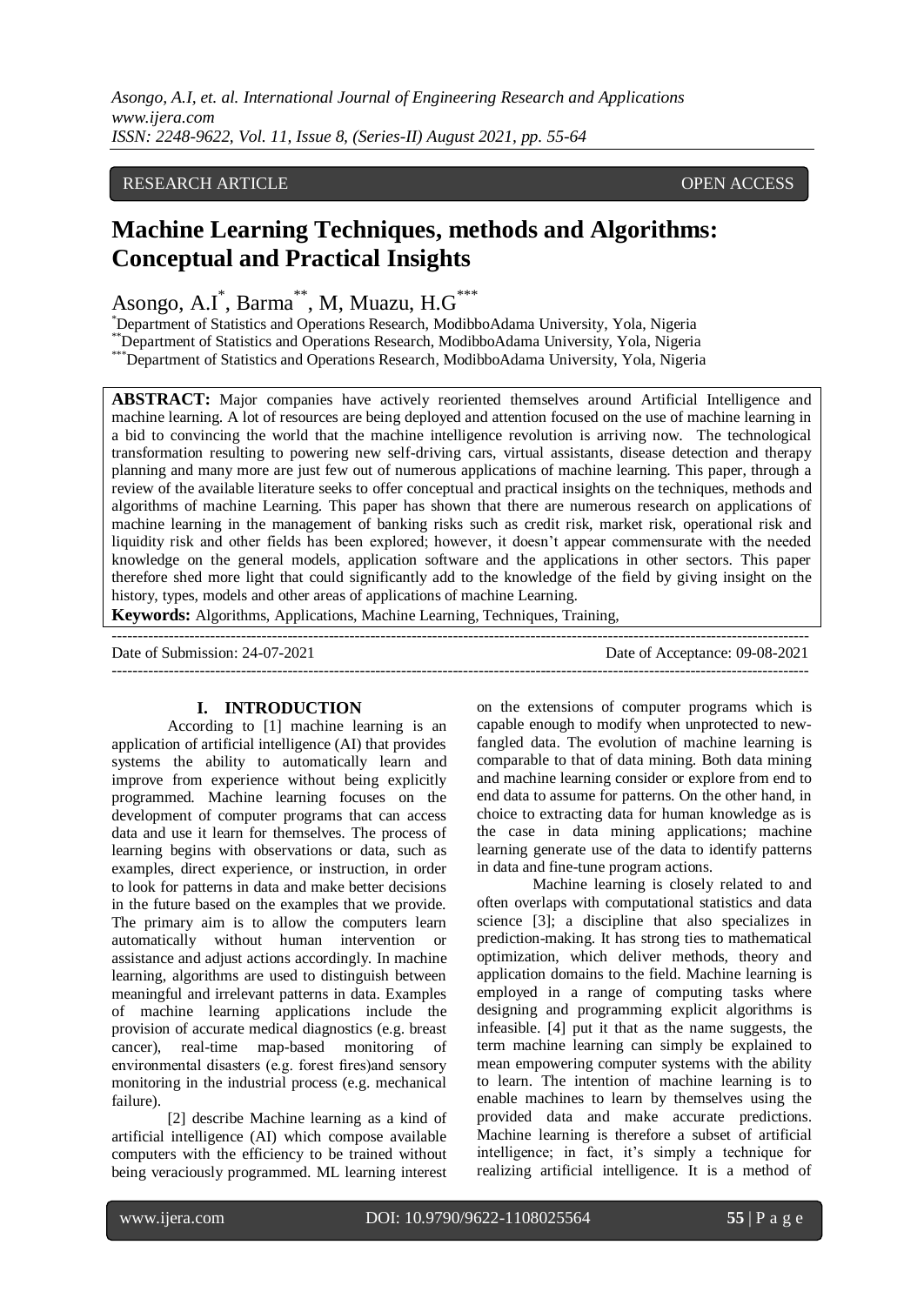training algorithms such that they can learn how to make decisions. Training in machine learning entails giving a lot of data to the algorithm and allowing it to learn more about the processed information.

To explain further how a machine learns from data, let us look at this example. Supposing we have a table comprising of different fruits to be differentiated based on their weight and colour with the last row showing only the weight and colour as shown in table 1 below:

| Weight  | <b>Colour</b> | оf<br><b>Type</b> |  |
|---------|---------------|-------------------|--|
| (grams) |               | Fruit             |  |
| 80      | Green         | Apple             |  |
| 85      | Green         | Apple             |  |
| 95      | Green         | Apple             |  |
| 90      | Yellow        | Orange            |  |
| 100     | Yellow        | Orange            |  |
| 103     | Yellow        | ??                |  |

**Table 1:** Machine Learning algorithm explained

Here a machine learning algorithm can be developed to try to identify whether the fruit is an orange or an apple. After the algorithm is fed with the training data, it will learn the differing characteristics between an orange and an apple. Therefore, if provided with data of weight and colour, it can predict accurately the type of fruit with those characteristics.

# **II. THE HISTORY OF MACHINE LEARNING**

The word Machine learning was first coined by Arthur Samuel in 1952 [5]. In 1957, Frank Rosenblatt – at the Cornell Aeronautical Laboratory – combined Donald Hebb's model of brain cell interaction with Arthur Samuel's Machine Learning efforts and created the perceptron. In 1967, the nearest neighbor algorithm was conceived, which was the beginning of basic pattern recognition. This algorithm was used for mapping routes and was one of the earliest algorithms used in finding a solution to the traveling salesperson's problem of finding the most efficient route. In the 1960s, the discovery and use of multilayers opened a new path in neural network research. It was discovered that providing and using two or more layers in the perceptron offered significantly more processing power than a perceptron using one layer [5].

According to [6]machine learning grew out of the quest for artificial intelligence. Already in the early days of artificial intelligence as an academic discipline, some researchers were interested in having machines learn from data. They attempted to approach the problem with various symbolic methods, as well as what were then termed neural

networks; these were mostly perceptron and other models that were later found to be reinventions of the generalized linear models of statistics. Probabilistic reasoning was also employed, especially in automated medical diagnosis.

Machine learning, reorganized as a separate field, started to flourish in the 1990s. The field changed its goal from achieving artificial intelligence to tackling solvable problems of a practical nature. It shifted focus away from the symbolic approaches it had inherited from AI, and toward methods and models borrowed from statistics and probability theory[7].

Machine learning and data mining often employ the same methods and overlap significantly. The two areas overlap in many ways: data mining uses many machine learning methods, but often with a slightly different goal in mind. Machine learning also has intimate ties to optimization: many learning problems are formulated as minimization of some loss function on a training set of examples. Loss functions express the discrepancy between the predictions of the model being trained and the actual problem instances (for example, in classification, one wants to assign a label to instances, and models are trained to correctly predict the pre-assigned labels of a set examples). The difference between the two fields arises from the goal of generalization: while optimization algorithms can minimize the loss on a training set, machine learning is concerned with minimizing the loss on unseen samples [8]

## **III. TYPES OF MACHINE LEARNING**

[1] categorized machine learning algorithms into supervised, unsupervised and reinforcement learning algorithms: Figure one present the classification in a pictorial form:



**Figure 1:** Types of Machine Learning

## *i. Supervised Learning*

Supervised learning is a core area of machine learning. In supervised learning the goal is to learn a mapping from the input to the output. The input is data that describes a collection of individual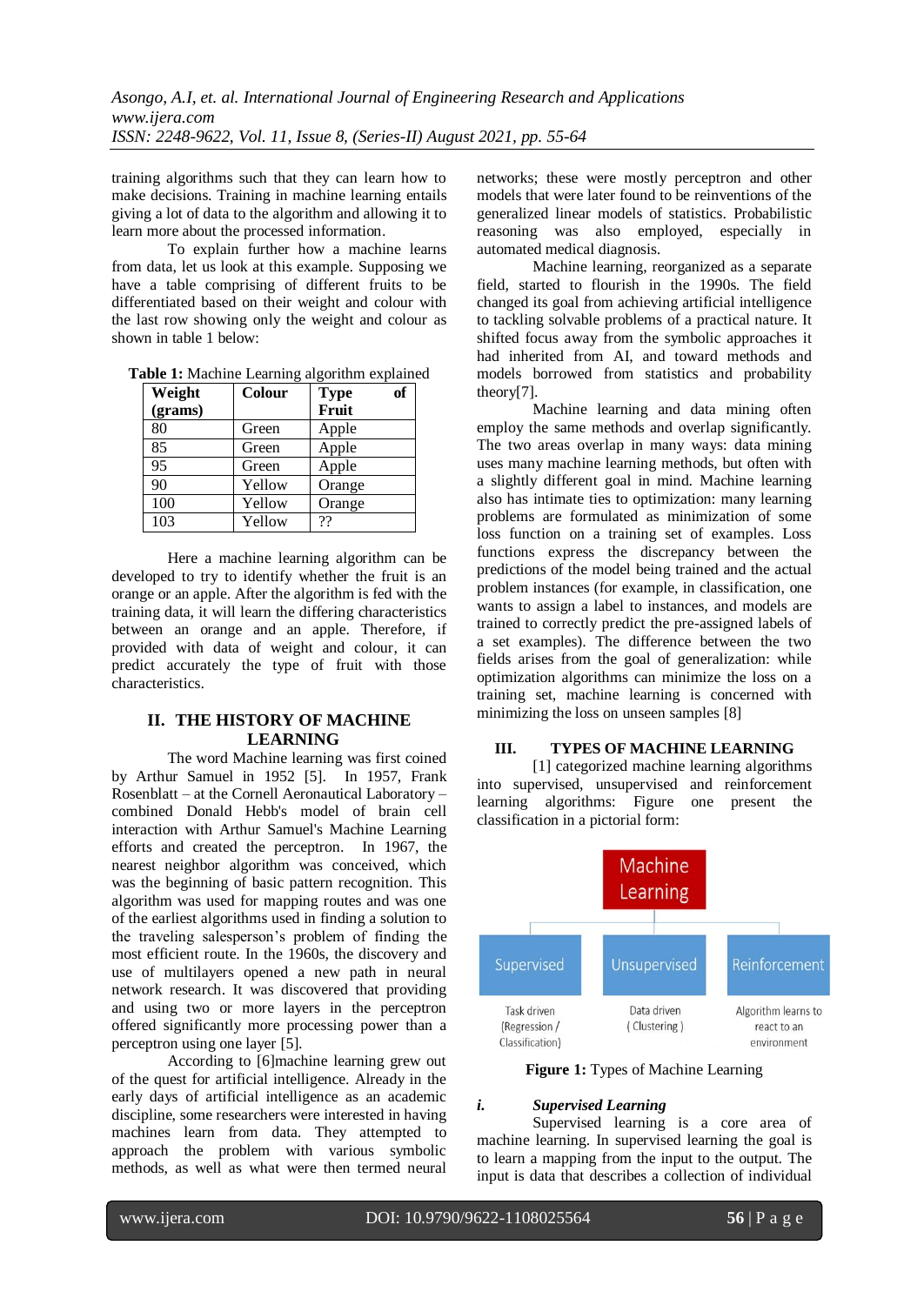objects of interest and are commonly referred to as instances or examples. The output is some outcome or result provided by a supervisor. Classification is a form of supervised learning whereby a mapping (or discriminant function) separates diff erent classes of the instances. The diff erent classes are specified by the output which, in machine learning, is termed as the class label. The discriminant function is referred to as a classifier or a model. A set of instances with their known class label is termed a training set. During classification, a model is defined by a set of parameters that are optimized to generate a mapping from training set instances to training set labels. The trained model can be used to classify or label new, unseen instances.

The majority of practical machine learning uses supervised learning. Supervised learning is where you have input variables (x) and an output variable (Y) and you use an algorithm to learn the mapping function from the input to the output.  $Y = f(X)$  (1)

The goal is to approximate the mapping function so well that when you have new input data (x) that you can predict the output variables (Y) for that data. It is called supervised learning because the process of an algorithm learning from the training dataset can be thought of as a teacher supervising the learning process. We know the correct answers, the algorithm iteratively makes predictions on the training data and is corrected by the teacher. Learning stops when the algorithm achieves an acceptable level of performance.

## *ii. Unsupervised Learning*

According to [9] this machine learning algorithms are used when the information used to train is neither classified nor labeled. Unsupervised learning studies how systems can infer a function to describe a hidden structure from unlabeled data. The system doesn't figure out the right output, but it explores the data and can draw inferences from datasets to describe hidden structures from unlabeled data.

Unsupervised learning is where you only have input data (X) and no corresponding output variables. The goal for unsupervised learning is to model the underlying structure or distribution in the data in order to learn more about the data. These are called unsupervised learning because unlike supervised learning above there is no correct answers and there is no teacher. Algorithms are left to their own devises to discover and present the interesting structure in the data.Unsupervised learning problems can be further grouped into clustering and association problems. A clustering problem is where you want to discover the inherent groupings in the data, such as grouping customers by purchasing behavior while an

association rule learning problem is where you want to discover rules that describe large portions of your data, such as people that buy  $X$  also tend to buy  $Y$ . Some popular examples of unsupervised learning algorithms are k-means for clustering problems and Apriori algorithm for association rule learning problems.

*iii. Reinforcement machine learning algorithms* Reinforcement machine learning algorithms is a learning method that interacts with its environment by producing actions and discovers errors or rewards. Trial and error search and delayed reward are the most relevant characteristics of reinforcement learning. This method allows machines and software agents to automatically determine the ideal behavior within a specific context in order to maximize its performance. Simple reward feedback is required for the agent to learn which action is best; this is known as the reinforcement signal. When it comes to explaining machine learning to those not concerned in the field, reinforcement learning is probably the easiest sub-field for this challenge. To make it more practical, it can be said Reinforcement Learning is like teaching your dog (or cat if you live your life in a challenging way) to do tricks: you provide goodies as a reward if your pet performs the trick you desire, otherwise, you punish him by not treating him, or by providing lemons. Dogs really hate lemons. Beyond controversy, Reinforced learning is a more complex and challenging method to be realized, but basically, it deals with learning via interaction and feedback, or in other words learning to solve a task by trial and error, or in other-other words acting in an environment and receiving rewards for it. Essentially an agent (or several) is built that can perceive and interpret the environment in which is placed, furthermore, it can take actions and as well as interact with the environment.

# **IV. MACHINE LEARNING MODELS**

This session discussed various machine Learning Models. These includes:

## i. *Decision tree methodology*

Decision trees is one of the machine learning models. According to [10], decision tree approach or the recursive partitioning algorithm (RPA) is a non- parametric, complex and computerized intensive sorting algorithm. The basic idea is to split the sample responses into the new subsamples that are as homogeneous as possible and as different from each other, and then to repeatedly split the sub-sample into subgroups until it generates the possibility for decision- making. The entire sample is the root node, while the sub-samples are called nodes. Figure 2 is a good example of decision tree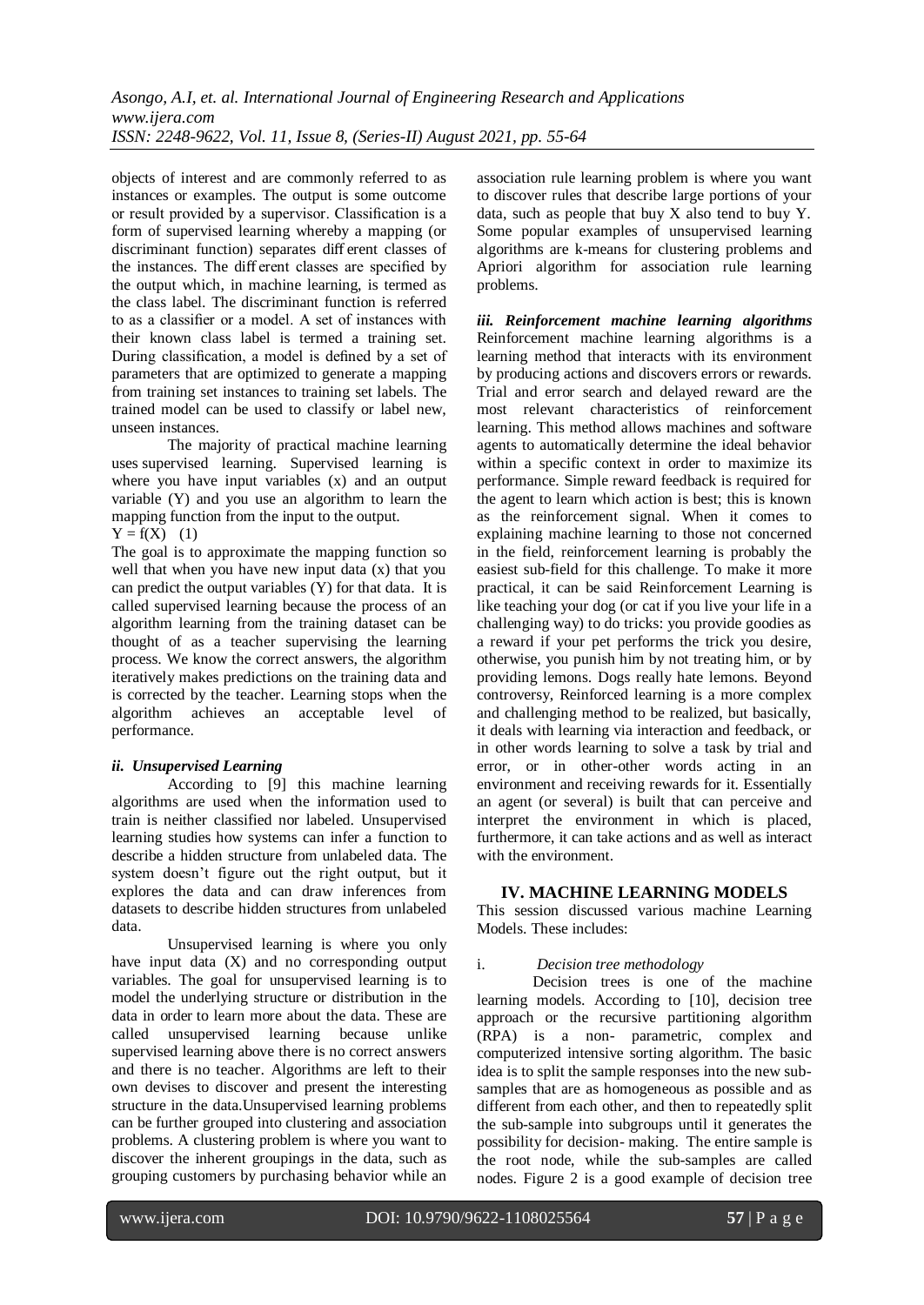showing credit risk classification into bad credit and good credit.



Figure 2: Diagram showing decision tree

To grow the tree models, greedy algorithm is used such that at each node  $t$ , evaluate a large set of variable splits so as to find the best split, that is the split that minimizesthe weighted decease in impurity:

$$
\Delta_i(s,t) = i(t) - p_L i(t_L) - p_R i(t_R) \tag{2}
$$

Where  $p_L$  and  $p_R$  denote the proportion observations associated with node  $t$  that are sent to the left child node  $t_L$  or right chid node  $t_R$  respectively.

#### ii. *Nearest-neighboursmethodology*

The nearest-neighbours method (also called pattern recognition) is a machine learning approach for classifying and was first proposed by [11]. The ideaofthismethodistoselectametriconthespaceofapplic ation data to measure how far apart any two applicants are [12]. [13] suggested a metric of the form:

 $d(X,Y) = \{(X-Y)^T (I + DWW^T (X-Y)\}^{1/2} (3)$ 

Where  $X$  and  $Y$  are points in the feature space,  $I$  is the identity matrix, *D* is a distance parameter, and w is a particular direction in the measurement space.

#### iii. *Goalprogramming*

Goal programming is another model in machine learning. It is a branch of mathematical programming that is concerned with the optimal allocation of limited resources to achieve a desired goal by maximizing and minimizing values as well as an efficient part ofoperations research to solve many practical problems [14]. [15] was the first to study suggested goal programming in classifying problems where there are two groups and there is a separating hyperplane, which can separate the two groups accurately. [16] proposed that goal programming can be applied for discriminant problem when the two groups are not necessarily separable by using objectives such as minimization of the sum of

absolute errors or minimizing the maximum error [12]. To solve the problem by linear programming, a popular formulation is asfollows:

Minimize: 
$$
a_1 + a_2 + \cdots + a_{nG+nB}
$$
 (4)  
\nSubject to:  $w_1x_{i1} + w_2x_{i2} + \cdots + w_px_{ip} \ge c -$   
\n $a_i 1 \le 1 \le n_{nG}$   
\n $w_1x_{i1} + w_2x_{12} + \cdots + w_px_{ip} \le c + a_{i,nG} + 1 \le i$   
\n $\le n_G + n_B$   
\n $a_i \ge 0, 1 \le i \le n_G + n_B$ 

Where  $a_1 + a_2 + \cdots + a_{nG+nB}$  is the objective function that includes the possible errors (all are positive or zero),  $w_1, w_2, ..., w_p$  the weights that minimize the sum of the absolute values of errors,  $x_{i1}, x_{i2}$ 

#### iv. *Integerprogramming*

Another known machine learning model is integer programming. Any decision problem (with an objective to be maximized or minimized) in which the (quantifiable) decision variables must assume non-fractional or discrete values may be classified as an integer optimization problem [17]. If only some of unknown variables are required to be integers, then the problem is called mixed integer programming which prevents a trivial solution. This method overcomes the limitations of linear programming resulting from minimization and maximization ofdeviation.In this technique, at least some of the variables will have to be integer (0, 1, 2, etc.). [18] provided the following model:

$$
\begin{aligned}\n\text{minimize } L(d_1 + \dots + d_n G + D(d_n G + 1) + \dots \\
&\quad + d_n G + B) \\
\text{Subject to } w_1 x_{i1} + \dots + w_p x_{ip} \ge c - M d_i, \\
&\quad \le i \le n_G, \\
x_{i1} + \dots + w_i x_{i2} < c + m d_i, 0 < d_i < 1, 0 < d_i < n_G.\n\end{aligned}
$$

 $w_1 x_{i1} +$  $\cdots + w_p x_{ip} \le c + m d_i, 0 \le d_i \le 1, 0 \le d_i \le$ 1,  $d_i$  integer (5)

Where L is the cost of misclassifying a good as a bad, D the cost of misclassifying a bad as a good, M is a positive number, and  $d_i$  is a variable that is 1 if a customer in the sample is misclassifying a good and 0 otherwise.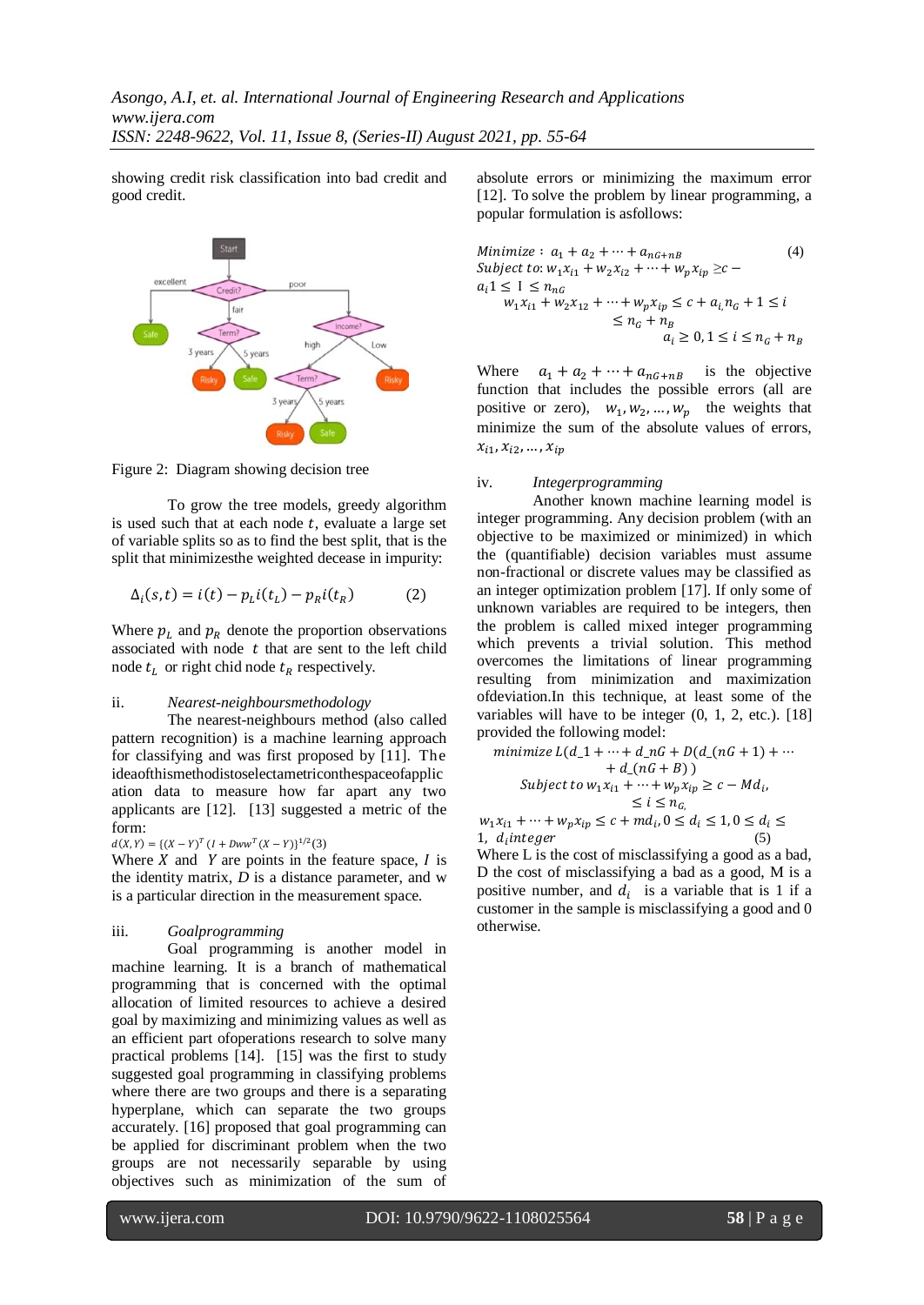#### v. *Geneticalgorithms*

Genetic (or evolutionary) algorithms are one of the machine learning models used for modeling. Genetic algorithms were pioneered by [19] who took the same ideas of the general principles of evolutionary natural selection suggested by Charles Darwin and used them on unconstrained optimization problems. The idea of this method is to attempt to simulate the survival of the fitness rule of genetic mutation to develop optimisation algorithms [20]. A basic genetic algorithm represents selecting a population of candidate solutions (called individuals) to a problem. Solutions are represented as strings of genes (called chromosomes). Genetic algorithms basically assess the performance (called fitness) of each possible solution in each generation and then calculate the fitness of each string to achieve a given objective. From the initial population of chromosomes, a new population (children replaced their parents within the population) is generated using three genetic operators: reproduction, crossover andmutation.

#### vi. *Linear probability model*

This is one of the machine learning models. It is by far the most common empirical model form used is the linear regression model; mainly because it is generally easy to use and understand. The linear probability model is an econometric model in which the dependent variable takes a value of zero or one. It assumes a linear relationship between the probability of default and the independent variables and employs historical data as inputs to explain the repayment experience on past loans. Ordinary least squares or weighted least squares is employed to regress  $Z$  (the dependent variable) on  $X_n$ (the independent variables) to find the parameter(s)  $\beta_i$  which gives the estimated importance of the *j*th variable in explaining past repayment experiences (Turvey, 1991).

The structural model takes the form:

$$
Z = \alpha + \sum_{n=1}^{N} \beta_j X_n + u \tag{6}
$$

Where  $Z$  is the dependent variable or the probability of default  $(Z =1)$  if the event is default;  $Z = 0$ otherwise), are parameters to be estimated, Xare independent variables of the value for th, the observation  $n = 1, ... N$  and u is the unobserved error term assumed to be a random variable.

#### vii. *Neural Networks*

Neural networks (NN) are mathematical representations modelled on the functionality of the human Brain [21]. The added benefit of neural Network is its flexibility in modelling virtually any non-linear association between input variables and target variables. Although various architectures have been proposed, this article focuses on Multilayer

Perceptron (MLP). A MLP is typically composed of an input layer (consisting of neurons for all input variables), a hidden layer (consisting of any number of hidden neurons), and an output layer (in our case, one neuron). Each neuron processes its inputs and transmits its output value to the neurons in the subsequent layer. Each such connection between neurons is assigned a weight during training. The output of hidden neuron  $i$  is computed by applying an activation function  $f^{(1)}$  for example the logistic function to the weighted inputs and its bias term  $b_i^{(1)}$ :

$$
h = f^{(1)}\left(b_i^{(1)} + \sum_{j=i}^{n} W_{ij} x_j\right) \tag{7}
$$

Where W represents a weight matrix in  $W_{ij}$  denotes the weight connecting input  $i$  denotes the weight connecting input to hidden neuron $i$ .

#### viii. *Least Square Support Vector Machine (LS-SVM)*

Support vector machines (SVMs) are a set of powerful supervised learning techniques used for classification and regression. Their basic principle, when applied as a classifier, is to construct a maximum-margin separating hyperplane in some transformed feature space. Rather than requiring one to specify the exact transformation though, they use the principle of kernel substitution to turn them into a general (non-linear) model. The least square support vector machine (LS-SVM) proposed by [22] is a further adaptation of Vapnik's original SVM formulation which leads to solving linear KKT (Karush-Kuhn-Tucker) systems (rather than a more complex quadratic programming problem). The optimisation problem for the LS-SVM is defined as:

$$
\min_{W.b.e} J(W, b, e) = \frac{1}{2} W^T W + \gamma \frac{1}{2} \sum_{i=1}^{N} e_i^2
$$
 (8)

Subject to the following constraints:

 $y_i[W^T\emptyset(X_i) + b] = 1 - e_i, i = 1, ..., l(9)$ 

Where W the weight vector in primal space,  $\gamma$  is the regularization parameter. In case of lending in financial sector for example, it can be said that  $y_i = +1$  for borrowers who pay in time or  $-1$  for defaulters.

#### ix. *. Memory Based Reasoning (k-NN)*

The k-nearest neighbours algorithm (k-NN) classifies a data point by taking a majority vote of its *k* most similar data points [23]. The similarity measure used in this thesis is the Euclidean distance between the two points:

$$
d(X_i, X_j) = ||X_i - X_j|| = [(X_i - X_j)^T (X_i - X_j)]^{\frac{1}{2}} (10)
$$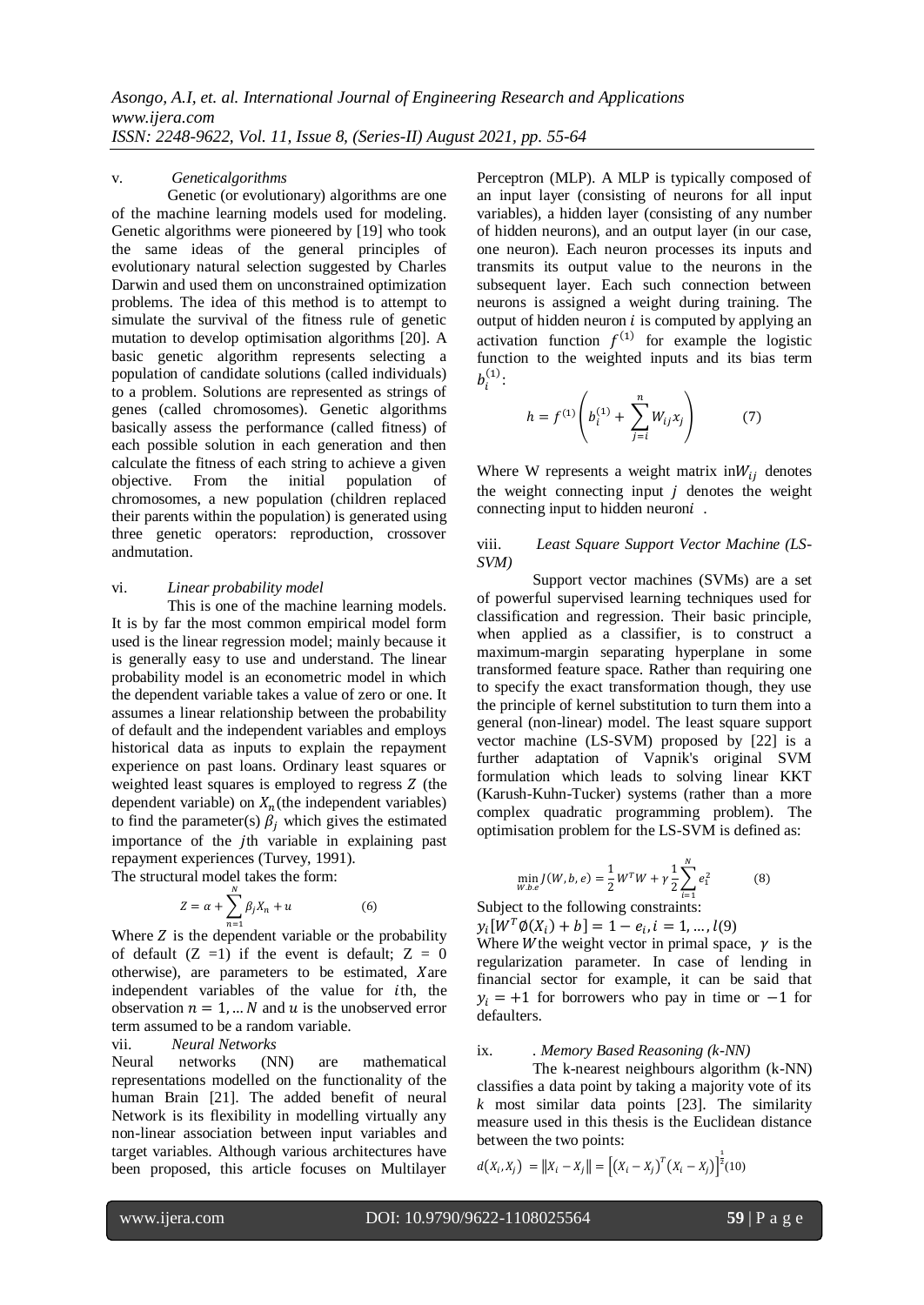One of the major disadvantages of the k-nearest neighbour classifier is the large requirement on computing power as for classifying an object, the distance between it and all the objects in the training set has to be calculated. Furthermore, when many irrelevant attributes are present, the classification performance may degrade when observations have distant values for these attributes [24].

## x. *Random Forest*

Random forests are defined as a group of un-pruned classification or regression trees, trained on bootstrap samples of the training data using random feature selection in the process of tree generation. After a large number of trees have been generated, each tree votes for the most popular class. These tree voting procedures are collectively defined as random forests. A more detailed explanation of how to train a random forest can be found in [25]. For the Random Forests classification technique two parameters require tuning. These are the number of trees and the number of attributes used to grow each tree.

The two meta-parameters that can be set for the Random Forests classification technique are: the number of trees in the forest and the number of attributes (features) used to grow each tree. In the typical construction of a tree, the training set is randomly sampled, then a random number of attributes is chosen with the attribute with the most informationgain comprising each node. The tree is then grown until no more nodes can be created due to information loss.

## xi. *Gradient Boosting*

Gradient boosting [26] is an ensemble algorithm that improves the accuracy of a predictive function through incremental minimisation of the error term. After the initial base learner (most commonly a tree) is grown, each tree in the series isfit to the so-called "pseudo residuals" of the prediction from the earlier trees with the purpose of reducing the error. The estimated probabilities are adjusted by weight estimates, and the weight estimates are increased when the previous model misclassified a response. This leads to the followingmodel:

$$
F(X) = G_0 + \beta_1 T_1(X) + \beta_2 T_2(X) + \dots + \beta_k T_k(X) \tag{11}
$$

Where  $G_0$  equals the first value for the series,  $T_1 \dots T_k$ are the trees fitted to the pseudo residual, and  $\beta_i$  are coefficient for the respective tree nodes computed by the Gradient Boosting algorithm.

# **V. MACHINE LEARNING APPLICATION SOFTWARE**

Application software is a program or group of programs designed for end users. Examples of an application include a word processor, a spreadsheet, an accounting application, a web browser, an email client, a media player, a file viewer, simulators, a console game or a photo editor. there are numerous machine learning software developed by experts. The following list are some of the few notablesoftwares:

## *i. Weka*

Weka stands for Waikato Environment for Knowledge Analysis (Weka). The software is a collection of machine learning algorithms for data mining tasks. The algorithms can either be applied directly to a dataset or called from your own Java code. Weka contains tools for data pre-processing, classification, regression, clustering, association rules, and visualization. WEKA was developed at the [University of Waikato,](https://en.wikipedia.org/wiki/University_of_Waikato) [New Zealand.](https://en.wikipedia.org/wiki/New_Zealand) It is [free](https://en.wikipedia.org/wiki/Free_software)  [software](https://en.wikipedia.org/wiki/Free_software) licensed under the [GNU General Public](https://en.wikipedia.org/wiki/GNU_General_Public_License)  [License,](https://en.wikipedia.org/wiki/GNU_General_Public_License) and the companion software to the book "Data Mining: Practical Machine Learning Tools and Techniques [27].

# *ii. Salford Predictive Modeler*

The Salford Predictive Modeler softwareis an open source software suite that is highly accurate and ultra-fast analytics and data mining platform for creating predictive, descriptive, and analytical models from databases of any size, complexity, or organization [28]

# iii. *OpenCV*

OpenCV (Open Source Computer Vision Library) is an open source computer vision and machine learning software library. OpenCV was built to provide a common infrastructure for computer vision applications and to accelerate the use of machine perception in the commercial products. Being a BSD-licensed product, OpenCV makes it easy for businesses to utilize and modify the code[29]

# iv. *Torch*

Torch is an [open-sourcemachine learning](https://en.wikipedia.org/wiki/Open-source_software) library, a [scientific computing](https://en.wikipedia.org/wiki/Scientific_computing) framework, and a [script language](https://en.wikipedia.org/wiki/Script_language) based on the [Lua](https://en.wikipedia.org/wiki/Lua_(programming_language)) programming language. Its goal is to provide a flexible environment to design and train learning machines. Flexibility is obtained via Lua, an extremely light weight scripting language. High performance is obtained via efficient Open MP/SSE and CUDA implementations of low-level numeric routines. Torch7 can easily be interfaced to third-party software thanks to Lua's light interface [30].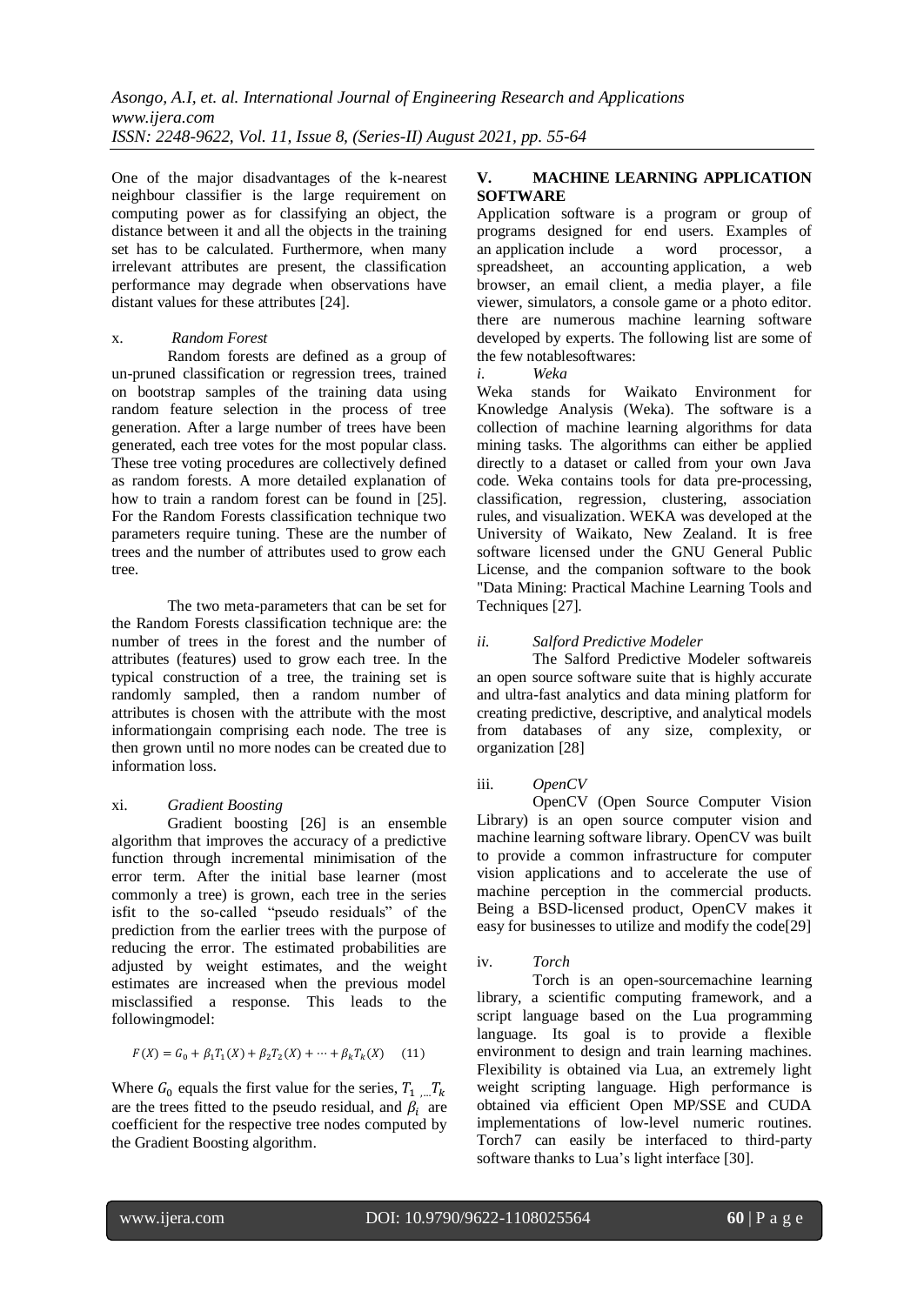## *v. LIONsolver*

LIONsolver is an integrated software for [data mining,](https://en.wikipedia.org/wiki/Data_mining) [business intelligence,](https://en.wikipedia.org/wiki/Business_intelligence) [analytics,](https://en.wikipedia.org/wiki/Analytics) and [modeling](https://en.wikipedia.org/wiki/Modeling_and_simulation) Learning and Intelligent OptimizatioN and [reactive business intelligence](https://en.wikipedia.org/wiki/Reactive_business_intelligence) approach. A non-profit version is available as LIONoso. LIONsolver can be used to build models, visualize them, and improve business and engineering processes. It is a tool for decision making based on data and quantitative models, it can be connected to most databases and external programs, it is fully integrated with the [Grapheur](https://en.wikipedia.org/wiki/Grapheur) business intelligence software and intended for more advanced users, interested in designing business logic and processes and not only in simple analytics and visualization tasks [31].

# vi. *NeuroSolutions*

NeuroSolutions is a [neural network](https://en.wikipedia.org/wiki/Neural_network)<br>nent environment developed by development environment developed by [NeuroDimension.](https://en.wikipedia.org/wiki/NeuroDimension) It combines a modular, icon-based [\(component-based\)](https://en.wikipedia.org/wiki/Component-based) network design interface with an implementation of advanced learning procedures, such as conjugate gradients, Levenberg-Marquardt and backpropagation through time. The software is used to design, train and deploy [neural network](https://en.wikipedia.org/wiki/Neural_network) [\(supervised learning](https://en.wikipedia.org/wiki/Supervised_learning) and [unsupervised learning\)](https://en.wikipedia.org/wiki/Unsupervised_learning) models to perform a wide variety of tasks such as [data mining,](https://en.wikipedia.org/wiki/Data_mining) [classification,](https://en.wikipedia.org/wiki/Statistical_classification) [function approximation,](https://en.wikipedia.org/wiki/Function_approximation) [multivariate regression](https://en.wikipedia.org/wiki/Multivariate_regression) an[d time-series\[](https://en.wikipedia.org/w/index.php?title=Time-series_prediction&action=edit&redlink=1)32].

## *vii. KXEN Modeler*

InfiniteInsightis a [predictive modeling](https://en.wikipedia.org/wiki/Predictive_modeling) suite developed by KXEN that assists analytic professionals, and business executives to extract information from data. Among other functions, InfiniteInsight is used for variable importance, [classification,](https://en.wikipedia.org/wiki/Statistical_classification) [regression,](https://en.wikipedia.org/wiki/Regression_analysis) [segmentation,](https://en.wikipedia.org/wiki/Market_segmentation) [time series,](https://en.wikipedia.org/wiki/Time_series) [product recommendation,](https://en.wikipedia.org/wiki/Association_rule_learning) as described and expressed by the [Java Data Mining](https://en.wikipedia.org/wiki/Java_Data_Mining) interface, and for [social](https://en.wikipedia.org/wiki/Social_network_analysis)  [network analysis](https://en.wikipedia.org/wiki/Social_network_analysis) [33].

## viii. *RapidMiner*

RapidMiner is a [data science](https://en.wikipedia.org/wiki/Data_science) software platform developed by the company of the same name that provides an integrated environment for [data preparation,](https://en.wikipedia.org/wiki/Data_pre-processing) [machine learning,](https://en.wikipedia.org/wiki/Machine_learning) [deep learning,](https://en.wikipedia.org/wiki/Deep_learning) [text mining,](https://en.wikipedia.org/wiki/Text_mining) [and predictive analytics.](https://en.wikipedia.org/wiki/Predictive_analytics) It is used for business and commercial applications as well as for research, education, training, rapid prototyping, and application development and supports all steps of the machine learning process including data preparation, results [visualization,](https://en.wikipedia.org/wiki/Information_visualization) model validation and optimization [34].

# *ix. Databricks*

Databricks is an open and unified data analytics platform for data engineering, machine learning, and analytics. Databricks enables data exploration using interactive notebooks with support for multiple programming languages within the same notebook, including R, Python, Scala, and SQL [35].

# *x. H2O Software*

H2Ois a fully open source, distributed inmemory machine learning platform with linear scalability. H2O supports the most widely used statistical & machine learning algorithms including gradient boosted machines, generalized linear models, deep learning and more [36].

# **VI. THE APPLICATIONS OF MACHINE LEARNING**

According to [37], there is an increasing influence of machine learning applications in everyday life spanning from information technology, Healthcare, sports, banking and a lot more with many solutions already implemented and many more being explored. This paper seeks to outline some key areas of machine learning applications as follows:

# *i. Virtual personal Assistant*

According to [38], a virtual assistant, also called AI assistant or digital assistant, is<br>an application program that understands natural [understands](https://searchenterpriseai.techtarget.com/feature/Natural-language-processing-drives-conversational-AI-trends) natural [language](https://searchenterpriseai.techtarget.com/feature/Natural-language-processing-drives-conversational-AI-trends) voice commands and completes tasks for the user. Such tasks, historically performed by a personal assistant or secretary, include taking dictation, reading text or email messages aloud, looking up phone numbers, scheduling, placing phone calls and reminding the end user about appointments. Popular virtual assistants currently include Amazon [Alexa,](https://whatis.techtarget.com/definition/Alexa-Voice-Services-AVS) Apple's [Siri,](https://searchmobilecomputing.techtarget.com/definition/Siri) [Google](https://whatis.techtarget.com/definition/Google-Now)  [Assistant](https://whatis.techtarget.com/definition/Google-Now) and Microsoft's [Cortana](https://searchenterprisedesktop.techtarget.com/definition/Cortana) and the digital assistant built into Windows Phone 8.1 and Windows 10.

The capabilities and usage of virtual assistants are expanding rapidly, with new products entering the market and a strong emphasis on both email and [voice user interfaces.](https://en.wikipedia.org/wiki/Voice_user_interface) Apple and Google have large installed bases of users on [smartphones.](https://en.wikipedia.org/wiki/Smartphone) Microsoft has a large installed base of [Windows](https://en.wikipedia.org/wiki/Microsoft_Windows)based [personal computers,](https://en.wikipedia.org/wiki/Personal_computers) smartphones and [smart](https://en.wikipedia.org/wiki/Smart_speakers)  [speakers.](https://en.wikipedia.org/wiki/Smart_speakers) Amazon has a large install base for smart speaker.

# *ii. Video Surveillance*

The video surveillance system nowadays are powered by Artificial Intelligence which is part of machine learning. This makes it possible to detect crime before they happen. They track unusual behaviour of people like standing motionless for a long time, stumbling, or napping on benches etc. The system can thus give an alert to human attendants, which can ultimately help to avoid mishaps. And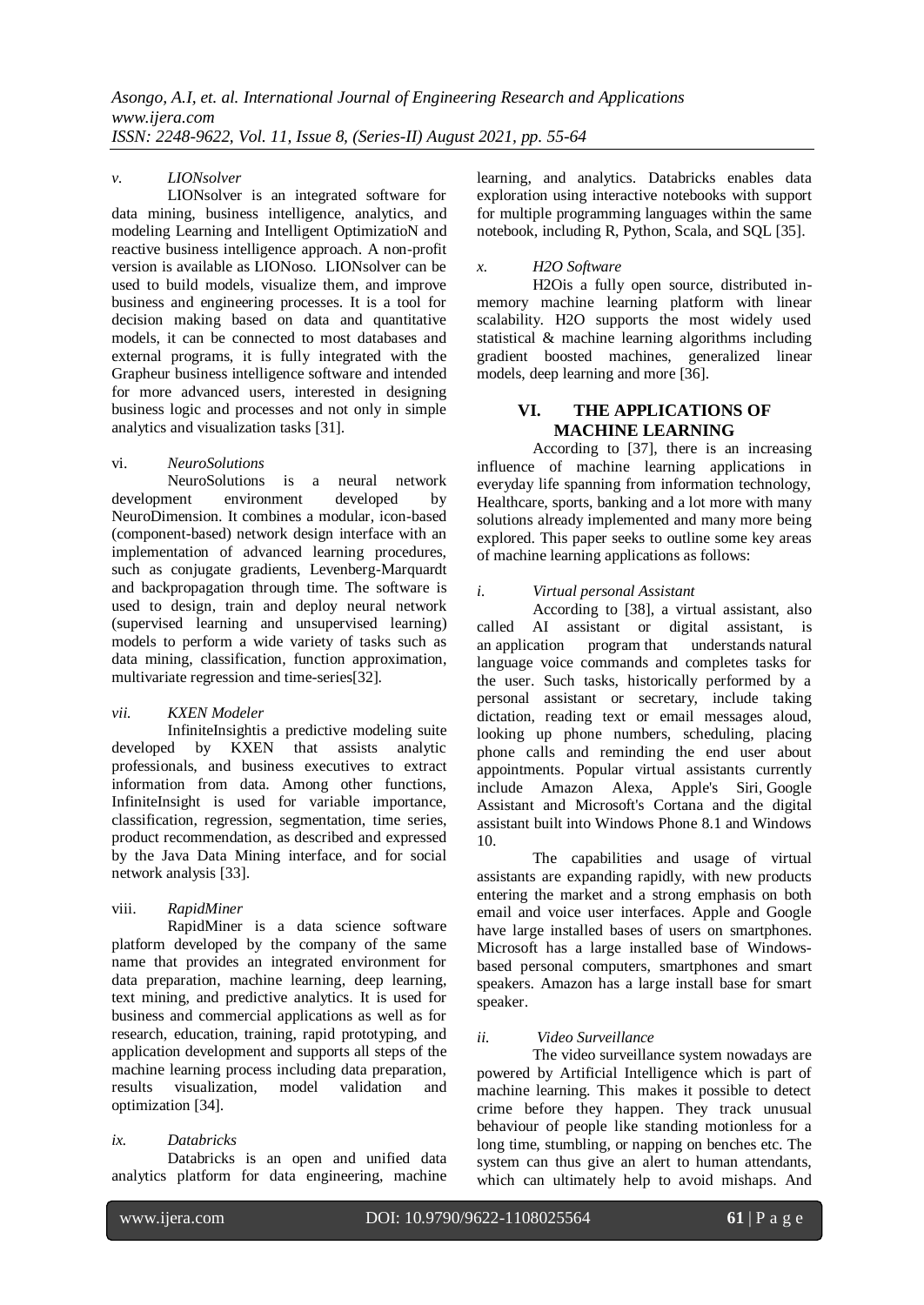when such activities are reported and counted to be true, they help to improve the surveillance services. This happens with machine learning doing its job at the backend. A small video file contains more information compared to text documents and other media files such as audio, images. For this reason, extracting useful information from video, i.e., the automated video surveillance system has become a hot research issue. With this regard, video surveillance is one of the advanced application of a machine learning approach. A system with the ability to gather information about the presence of the same person in a different frame of a video is highly demanding. There are several methods of machine learning algorithm to track the movement of human and identifying them.

# *iii. Email Spam and Malware Filtering*

There are a number of spam filtering approaches that email clients use. To ascertain that these spam filters are continuously updated, they are powered by machine learning. When rule-based spam filtering is done, it fails to track the latest tricks adopted by spammers.

To classify email and filter the spam in an automatic way [machine learning algorithm](https://ubuntupit.com/machine-learning-algorithms-for-both-newbies-and-professionals/) is employed. There are many techniques such as multilayer perception, C4.5 decision tree induction etc. used to filter the spam. The rule-based spam filtering has some drawbacks to filter the spam, whereas spam filtering using the machine Learning approach is more efficient.

## *iv. Online Fraud Detection*

Machine learning is proving its potential to make cyberspace a secure place and tracking monetary frauds online is one of its good applications. Online fraud detection is an advanced application of machine learning algorithm. This approach is practical to provide [cybersecurity](https://ubuntupit.com/cyber-security-challenge-15-cyber-threats-to-expect-in-the-near-future/) to the users efficiently. Recently, PayPal is using a machine learning and artificial intelligence algorithm for money laundering. This advanced machine learning and artificial intelligence example helps to reduce the loss and maximize the profit. Using machine learning in this application, the detection system becomes robust than any other traditional rule-based system.

#### v. *Speech Recognition*

One of the applications of Machine Learning is speech recognition. Speech recognition is the ability of a machine or program to identify words and phrases in spoken language and convert them to a machine-readable format. Alternatively referred to as, voice recognition is a computer software program or hardware device with the ability to decode the human voice. Voice recognition is commonly used to

operate a device, perform commands, or write without having to use a keyboard, mouse, or press any buttons. All commercial purpose speech recognition system uses a machine learning approach to recognize the speech. This is because the speech recognition system using machine learning approach outperforms better than the speech recognition system using a traditional method.

#### *vi.Medical Services*

Machine learning methods, tools are used extensively in the area of the medical-related problem. As an instance to detect a disease, therapy planning, medical-related research, prediction of the disease situation.The value of machine learning in healthcare is its ability to process huge datasets beyond the scope of human capability, and then reliably convert analysis of that data into clinical insights that aid physicians in planning and providing care, ultimately leading to better outcomes, lower costs of care, and increased. Some of the notable areas of applications in medical services include Identifying diseases and diagnosis, drug discovery and manufacturing, medical imaging diagnosis, personalized medicine, machine learning-based **behavioral modification** smart health records clinical trial and research and crowdsourced data collection.

## *vii. Online Customer Support*

Online Customer Services are automated services that helps customers solve problems. Such a service is usually connected to a business or brand which sells products and offers support. There are different types of online customer service, depending on the type of industry involved. Recently almost all websites allow the customer to chat with the website representative. However, not website has an executive. Basically, they develop a chat-bot to chat with the customer to know their opinion. This is possible only for the machine learning approach. It's just a beauty of machine learning algorithm.

## *viii. Robot Control*

Robotic control is the system that contributes to the movement of robots. This involves the mechanical aspects and program systems that makes possible to control robots. A machine learning algorithm is used in a variety of robot control system. For instance, recently, several types of research have been working to gain control over stable helicopter flight and helicopter aerobatics. Another good example of robotic control is the Darpa-sponsored competition- a robot driving for over one hundred miles within the desert was won by a robot that used machine learning to refine its ability to notice distant objects (Mehedi, 2019).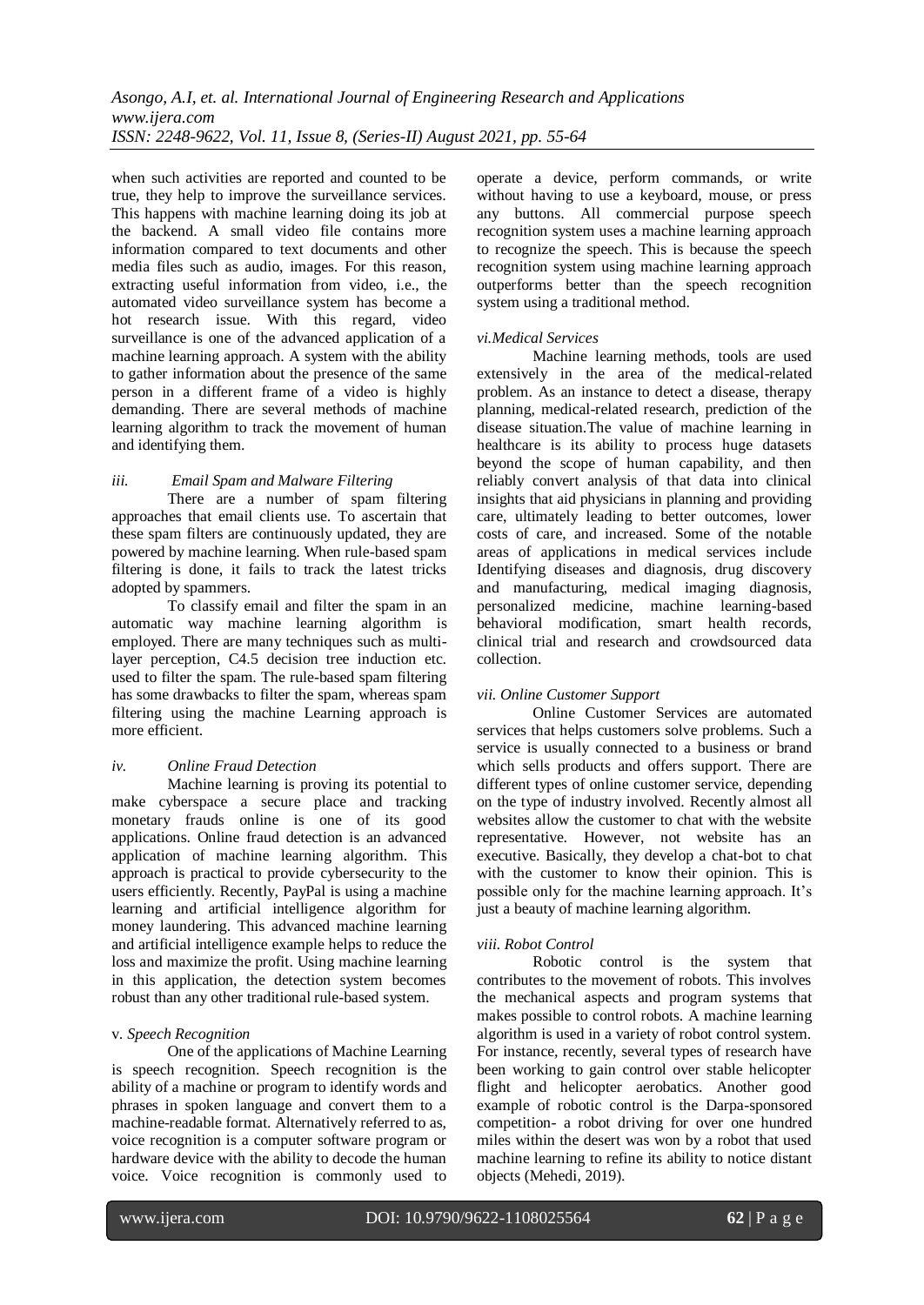#### *ix. Image Recognition*

Image Recognition is one of the most significant Machine Learning and artificial intelligence applications. It is the process of identifying and detecting an object or a feature in a digital image or video. This concept is used in many applications like systems for factory automation, toll booth monitoring, and security surveillance. Typical image recognition algorithms include Optical character recognition, Object Recognition, Face Recognition, Scale-invariant Feature Transform, Speeded Up Robust Features, Principal Component Analysis and Linear Discriminant Analysis. This technique can be used for further analysis, such as pattern recognition, face detection, face recognition, optical character recognition, and many more.

#### *x. Social Media Services*

One key area of application of machine Learning is in Social media. Social Media Services also known as social networking site or social media are online platforms which people use to build social networks or social relationships with other people who share similar personal or career interests, activities, backgrounds or real-life connections. Common examples of social media services includesFacebook, Twitter, Pinterest, Instagram, LinkedIn etc. Social media is using the machine learning approach to create attractive and splendid features, i.e. people you may know, suggestion, react options for their users. These features are just an outcome of the machine learning technique. Social media is using the machine learning approach to create attractive and splendid features, i.e. people you may know, suggestion and react options for their users.

## **VII. CONCLUSION**

This paper provides practical insights on what machine learning is, the history, types, models, software and its application in real life. Machine learning in this new era, is demonstrating the promise of producing and completing complex tasks with effective and unimaginable results. Machine learning system effectively "learns" how to estimate from training set of completed projects. The paper outlined and expounded the application of machines learning and its different fields and presents the most commonly used machine learning applications software such as WEKA, Salford predictive modeler, OpenCV, Torch, LIONSolver, NeuroSolution, KXEN Modeler, RapidMiner, Databricks and H2O.

## **Acknowledgment**

The authors sincerely thank all the reviewers for their kind comments. Declaration of interest: none

#### **REFERENCES**

- [1]. Liyuan, L., and Jennifer, P.L. (2018). A Comparison of Machine Learning Algorithms for Prediction of Past Due Service in Commercial Credit. Grey Literature from PhD thesis. Retrieved from [https://digitalcommons.kennesaw.edu/dataphd](https://digitalcommons.kennesaw.edu/dataphdgreylit/8%20on%20April%203) [greylit/8 on April 3,](https://digitalcommons.kennesaw.edu/dataphdgreylit/8%20on%20April%203) 2019.
- [2]. Praveena, M. and Jaiganesh, V., ( 2017). A Literature Review on Supervised Machine Learning Algorithms and Boosting Process. International Journal of Computer Applications (0975 – 8887) Volume 169 – No.8, July, 2017
- [3]. Praveen M. (2020). Machine Learning in Web Analytics. Retrieved June 10, 2021 from [https://towardsdatascience.com/machine](https://towardsdatascience.com/machine-learning-in-web-analytics)[learning-in-web-analytics](https://towardsdatascience.com/machine-learning-in-web-analytics)
- [4]. Benard M. (2016). Benard Marr Blog on Machine Learning history. Available on [https://www.forbes.com/sites/bernardmarr/201](https://www.forbes.com/sites/bernardmarr/2016/02/19/a-short-history-of-machine-learning) [6/02/19/a-short-history-of-machine-learning](https://www.forbes.com/sites/bernardmarr/2016/02/19/a-short-history-of-machine-learning) Accessed on December 27, 2020
- [5]. Keith B. (2019). History of Machine Learning. [Keith D. Foote](https://www.dataversity.net/author/keith-foote/) blog on [March 26,](https://www.dataversity.net/a-brief-history-of-machine-learning/)  [2019.](https://www.dataversity.net/a-brief-history-of-machine-learning/) Available on [https://www.dataversity.net/a-brief-history-of](https://www.dataversity.net/a-brief-history-of-machine-learning)[machine-learning.](https://www.dataversity.net/a-brief-history-of-machine-learning) Accessed on December 20, 2020
- [6]. Russell S., Norvig P. (2003). Artificial Intelligence: A Modern Approach (2nd ed.). Prentice Hall. **ISBN** 978-0137903955.
- [7]. Langley, P., Simon, H., Bradshaw, G. &Zytkow, J. (1987), Scientific Discovery: Computational Explorations of the Creative Processes. MIT Press, Cambridge
- [8]. Lee, H., & Choi, B. (2003). Knowledge management enablers, processes, and organizational performance: An integrative view and empirical examination. Journal of Management Information Systems, 20(1), 179– 228.
- [9]. Nakhaeizadeh, G., & Taylor, C. (eds.) (1997). Machine Learning and Statistics: The Interface. New York: Wiley- Interscience.
- [10]. Mohamed A.H. (2009). Credit Risk Modeling in Developing Economy: The Case of Libya. PhD Thesis. Griffith University.
- [11]. Saitta, L. &Neri, F. (1998). Learning in the real world. Machine Learning, 30, 133–163. 114
- [12]. Thomas, L. (2000). A survey of credit and behavioural scoring: Forecasting financial risk of lending to consumers. International Journal of Forecasting,16(2), 149–172.
- [13]. Henley, W., and Hand, D. (1996). k-nearestneighbour classifier for assessing consumer